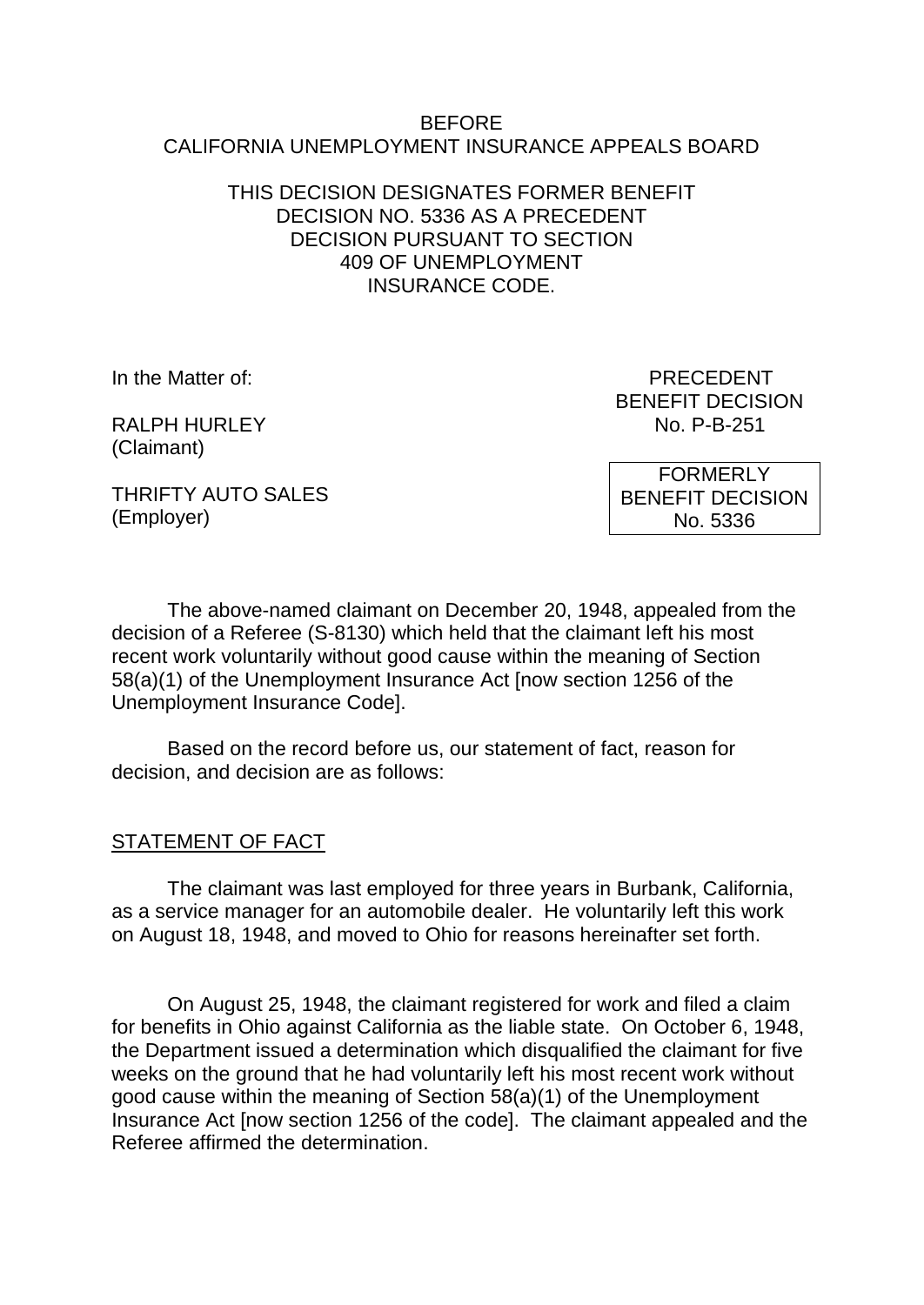The claimant initially stated on filing his claim for benefits that he returned to Ohio because he wished to establish his permanent residence in his home state (Interstate claim form). He later advanced the reason that it was necessary to leave his work in California because his wife's physical condition demanded that she live outside of large cities, that he was unable to have such a home in the metropolitan area where he was employed, and that he returned to Ohio when relatives there secured a home for his family in a rural locality (Interrogatory). Although requested to do so the claimant declined to offer any medical evidence in support of his later statement.

## REASON FOR DECISION

In the instant case the claimant has advanced conflicting reasons for his termination. Certainly the claimant's initial statement relative to his leaving would not furnish him with good cause under the statutory provisions of Section 58(a)(1) of the Act [now section 1256 of the code] so as to justify such voluntary termination. In addition the claimant has ignored a request to submit some medical evidence to establish that the condition of his wife was so aggravated by her particular residence in California that a change in location was imperative at the time he left his work. Furthermore, we are impressed by the fact that the claimant neglected to mention his wife's physical condition as a cause for his action when filing his claim for benefits, a fact which would not seem likely had his leaving been necessitated for that reason alone. Under these circumstances, we hold that the claimant voluntarily left his most recent work for reasons not constituting good cause within the meaning of Section 58(a)(1) of the Act [now section 1256 of the code], and is therefore subject to disqualification for the five-week term provided in Section 58(b) of the Act [now section 1260 of the code].

### DECISION

The decision of the Referee is affirmed. Benefits are denied.

Sacramento, California, March 25, 1949.

# CALIFORNIA UNEMPLOYMENT INSURANCE APPEALS BOARD

MICHAEL B. KUNZ, Chairman

GLENN V. WALLS

PETER E. MITCHELL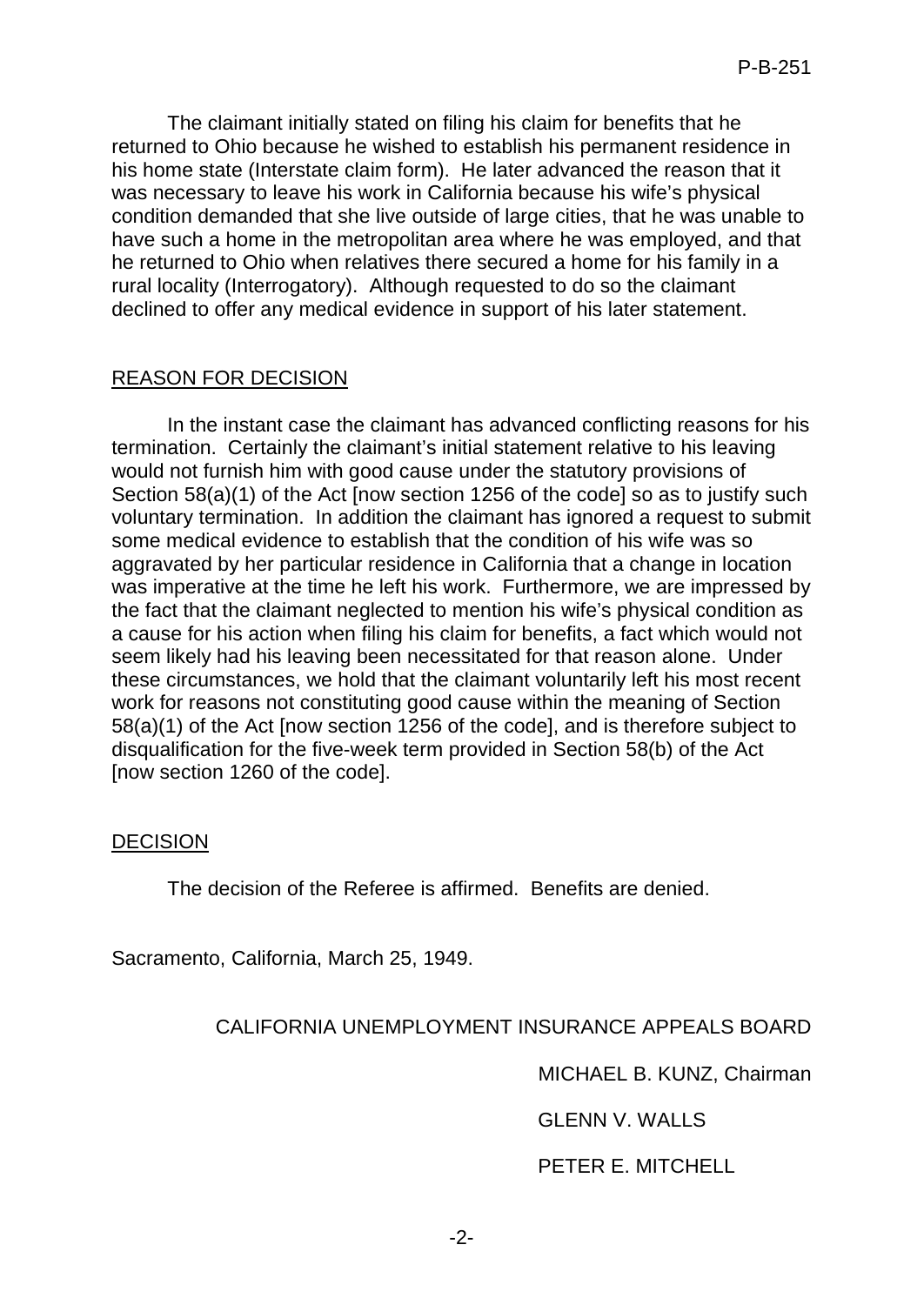Pursuant to Section 409 of the Unemployment Insurance Code, the above Benefit Decision No. 5336 is hereby designated as Precedent Decision No. P-B-251.

Sacramento, California, March 2, 1976.

# CALIFORNIA UNEMPLOYMENT INSURANCE APPEALS BOARD

DON BLEWETT, Chairperson

MARILYN H. GRACE

CARL A. BRITSCHGI

RICHARD H. MARRIOTT

DISSENTING - Written Opinion Attached

HARRY K. GRAFE